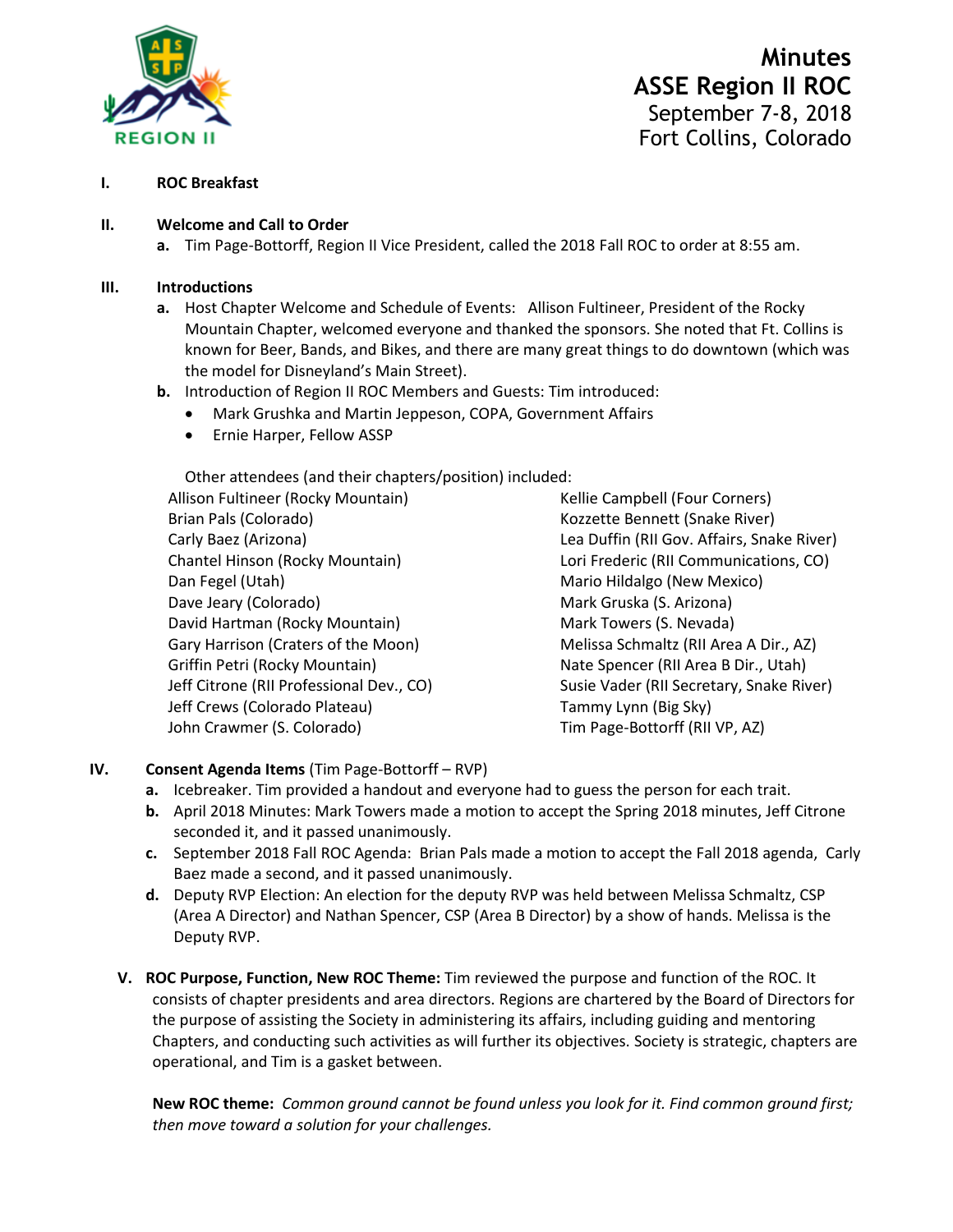## **VI. Break**

## **VII. CORA and Society Updates** (Tim-Page-Bottorff - RVP)

**a.** CORA Update: Nine RVPs make up CORA. CORA produces all the ROC information. CORA also created a new Professional Engagement Taskforce.

CORA wants to have a Region Night Out at the PDC. Jeff Citrone has organized the "Bash in the Bayou" with a band, food, drinks, and a second line from convention center to the venue on Tuesday night, June 11. He is looking for a \$10,000 level sponsor.

The Leadership Conference is coordinated by a committee. Society now pays all area directors to go to Leadership Conference. Friday night at the Leadership Conference will be a Region II activity. Top Golf, bowling, Paint and Sip, and volunteering at a local nonprofit were all discussed as possible activities. Bowling was taken off the list.

Tim noted that six chapters in Region II achieved platinum and six achieved gold, making us third place in ASSP. It is the best our region has ever done.

Leader resources: You can find tools and tips in the Community Leader Resources section on the web. It is not easy to find, so set a bookmark to this link: [https://www.assp.org/community-leader](https://www.assp.org/community-leader-resources)**[resources](https://www.assp.org/community-leader-resources)** 

They are rolling out ASSP Online Community for collaboration and networking. Let Tim know if you would like to test the Beta version.

Society wants to hear your story. Let Society know what your chapter is doing and send it to [societyupdate@assp.org.](mailto:societyupdate@assp.org) For more information, go to:<https://www.assp.org/news/society-update>

You can host an ASSP onsite training course and receive 10% of the revenue. Contact Elise Eckenroad if you want to host a certification class.

- **b.** Free Ad for Chapters in PSJ: Send your information in to PSJ three months ahead they'll publish it. You can also buy a discounted ad. Contact Tina Angley a[t Communications@assp.org](mailto:Communications@assp.org) to learn more.
- **c.** Nominations and Elections are Open (Congrats to Melissa on her election)
- **d.** Society Events
	- Safety 2019: June 9-12, 2019 (In New Orleans, LA)
	- SeminarFest: Jan 24-31, 2019 (In Las Vegas, Nevada). There is a chapter registration contest and you can get discounts.
	- Leadership Conference: October 4-6, 2018 (Chicago, Illinois). Kozzette Bennett reported that they are partnering with the Jesse Brown Medical Center and collecting items to build kits for homeless veterans. They need shelf-stable snacks and undergarments. You can donate items or cash. Tim passed around a hat to start the process.
	- Future Leaders Conference: November 7-8, 2017 (Lombard, IL). If you have students, registration and hotel is free so you only have to provide airfare. The keynote speaker will be Tim! Dustin Richartz is the chair of Future Leaders Conference.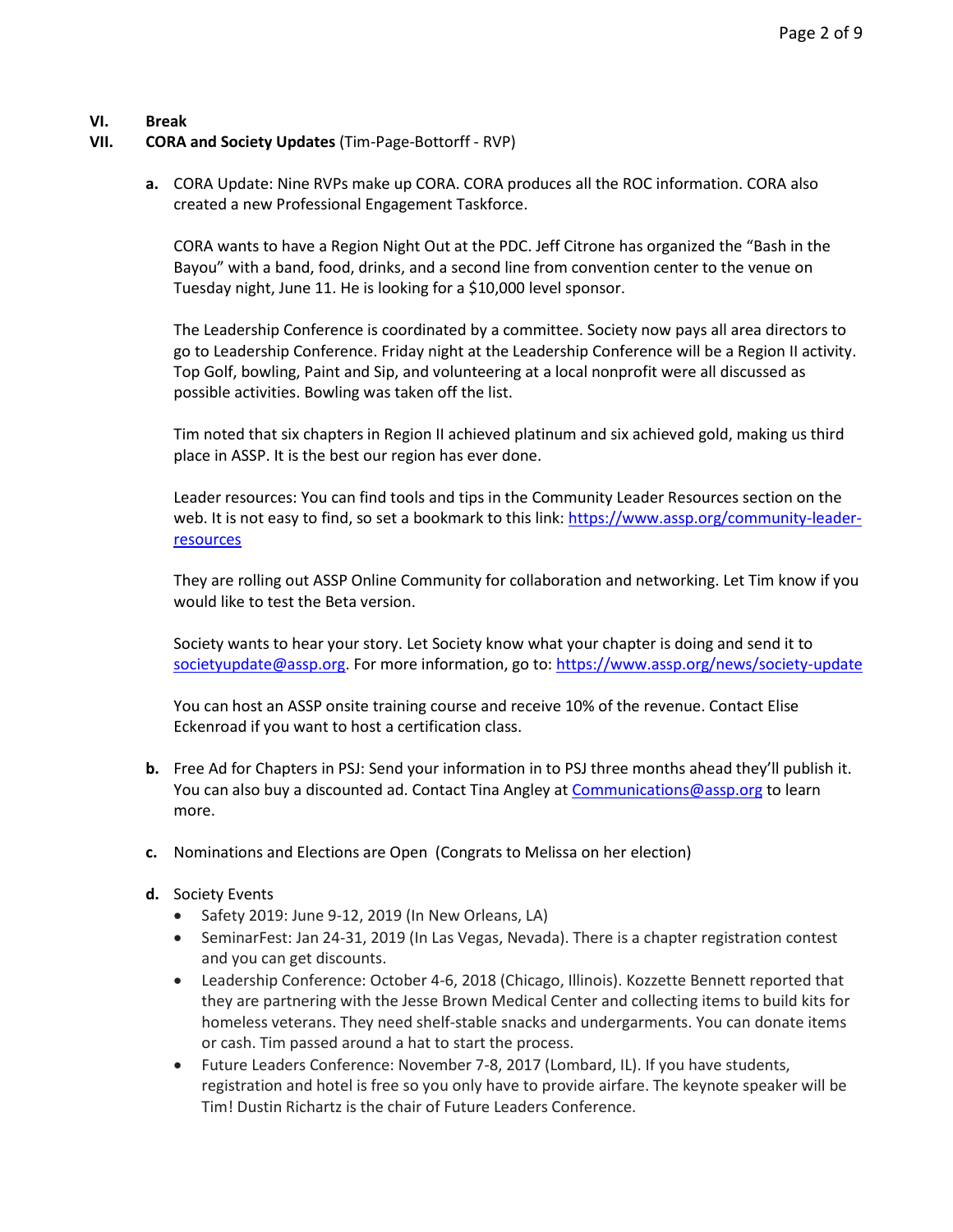- **e.** Schedule and Deadlines
	- Region II SPY nominations are due Sept. 15: Region II SPY was due August 15, but no one submitted. The new deadline is September 15. It is due to Society November 1. Also, we need someone to take over the Awards chair July 1.
	- March 1: Dues change notifications are due to Society
	- May 31: Previous year's annual financial reports are due. They should be submitted through the COMT.
	- May 31: Annual chapter leadership form is due.
	- June 30: COMT is due and the 2018-2019 volunteer terms end

## **VIII. Guest Speaker (Ernie Harper, ASSP Fellow):**

- a. **Message from Ernie, an ASSP Fellow:** "A pathway to Fellow is an unending natural progression of diligent work, adding skills, knowledge, interactive methodologies with subject matter experts and colleagues throughout your career. The end result and accumulative contributions to our profession can be profound, ultimately to be recognized by our peers. The Honor of Fellow is never your goal, it just follows from the unselfish dedication to the welfare of all whom you've touched along the way. Keeping documentation or metrics of those contributions over time, is not bragging, it is part of the never-ending learning and teaching experience."
- b. Ernie reported that fifty years after our founding in 1911, the first recipients of the award began in 1961. Through PDC 2018, 126 members wore the medallion, and 51 survive as of PDC 2018. Region II has achieved much and can be proud of the eleven men and women who have been so recognized. In Region II the first fellow was William Allison in 1973. The region has true candidates among us. Our challenge is to bring these members forward for recognition, not only for one's self, but as a message to all members of what we/they can achieve.
- c. There was also a Past Presidents and Fellows Forum at the PDC. Ernie shared the medallion, the new lapel pins, and his original submission book as a general guide.

#### **IX. Guest Speakers (Mark Grushka & Martin Jeppeson, COPA Government Affairs):**

**a.** Martin Jeppeson is on COPA Government Affairs (GA), the Education and Training Committee, and a trustee for ASSP Foundation. He noted that GA used to be in isolation. They would congregate in DC and target Congress. They decided it was time for change and wanted more open communications up and down the hill. There are ten people on the committee that will enhance credibility, support policy, and monitor legislation. The mission is to influence regulations in development, provide regulatory analysis and determine impact, advocate strategic ASSP positions, and support local initiative where appropriate.

Their short term goals are to put together a grass roots toolkit; provide a framework for communications; meet with ROCs; update the GA SOG; develop champions; survey members on what they want to see; and publish a GA monthly update.

The tool kit is on the website. They are clarifying the purpose of GA, describing the role communities are going to play and how to conduct GA work with the communities.

The process for issues is generally that someone notices an issue, which goes to chapter president, area director, or maybe to the RVP, then to communities, then to the GA manager and committee. If time is important, they will notify everyone at same time.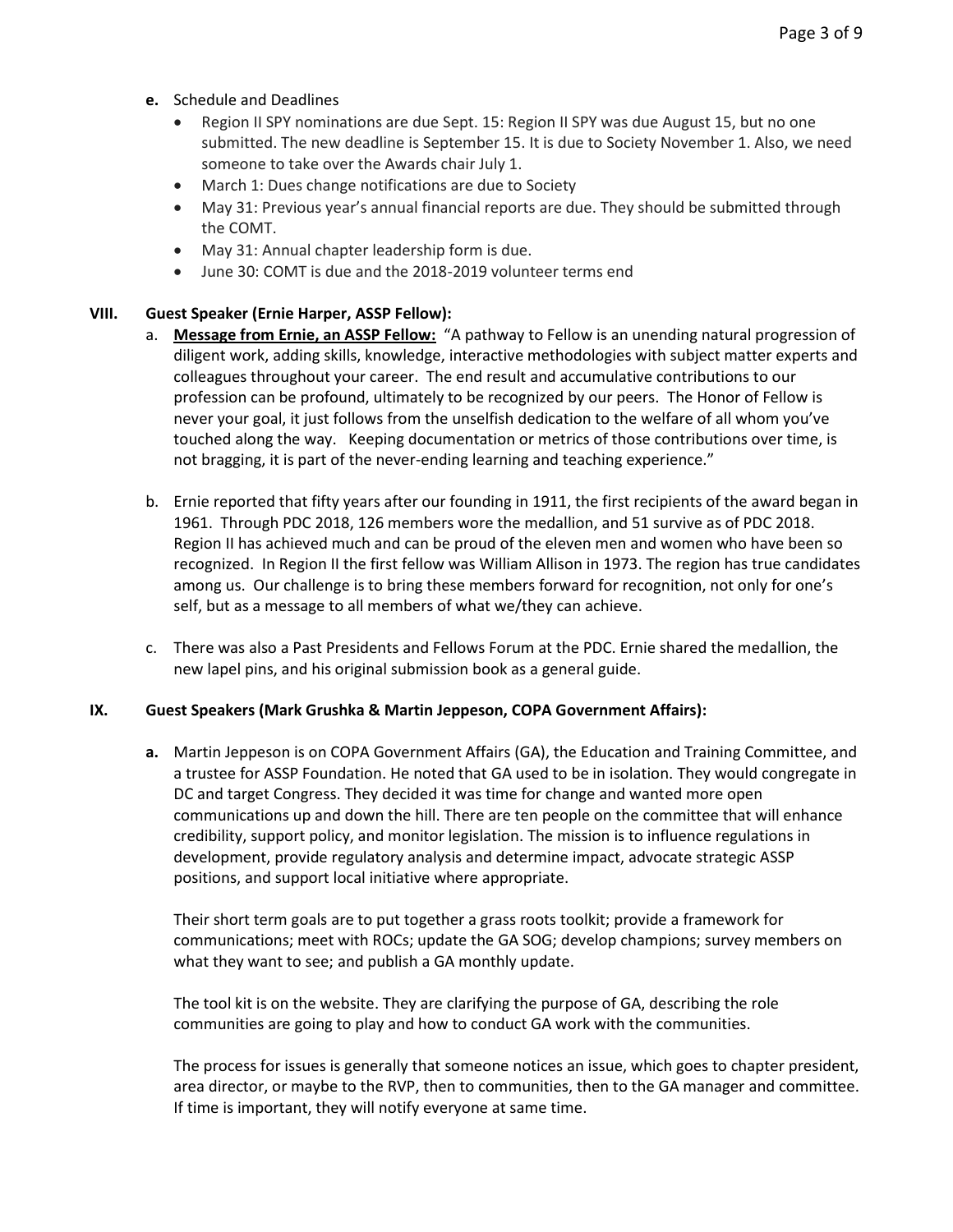**b.** Mark Grushka is on the COPA GA, and is a former Region II Area A Director. He noted the importance of finding common ground. He wants to make the website more user-friendly. They want to receive information early enough to work so they put it on the website.

He shared a case study wherein 2011 the Arizona legislature decided they would give flexibility to allow alternatives to conventional fall protection criteria. It took years to reset this law.

Mark emphasized the importance of good people. They need champions. Distracted driving is another issue. Arizona one of two states with no regulations on distracted driving. They worked with chapters to do educational campaigns, billboards, and formed a special section (TARPS) that reaches out to other entities. Legislatively, they are not where they want to be.

He noted, "We aren't getting home runs, but base hits."

Chapters are working together on common goals. In summary, building relationships with policy makers is key. Learning the legislative and administrative process is not that hard. ASSP members can provide real value to the policy process. Consider developing a GA strategic plan for this year. Invite the GA in. Keep in mind they are not lobbyists. Please see the attached handouts.

#### **X. Lunch**

#### **XI. Developing Our Future Leaders (Tim Page-Bottorff – RVP)**

We broke into groups for an activity from the Arielle and the Education and Training Committee. Each group had one person on the ASSP website and a scribe. We were instructed to list four items to find on the ASSP website and then to determine how long it took to find them.

#### Team 2a (notes indicate two Team 2s):

- 1. Where is the Body of Knowledge? NA
- 2. How do we find the chapter dues report?
- 3. Locate operating guidelines
- 4. Download your chapter roster

#### Challenges

1.It took many clicks/pages to find a resource.

2.Where is the BOK?

- 3.How do we find the chapter dues report?
- 4.Should be able to find things using a search box. Is there a way to find resources using Google?

# Team 2b:

- 1. Where do I order booth materials? 1min 15seconds
- 2. Where can you find your training record? 40 seconds
- 3. Where can I find my financial reports? Not there.
- 4. How do I order new name badges? 10 seconds

#### Challenges

- 1.Terminology
- 2.Keyword search engine (blehgh!)
- 3.Leadership training
- 4.Mapping not available
- 5.Web training out of date Vimeo
- 6.Finding old payments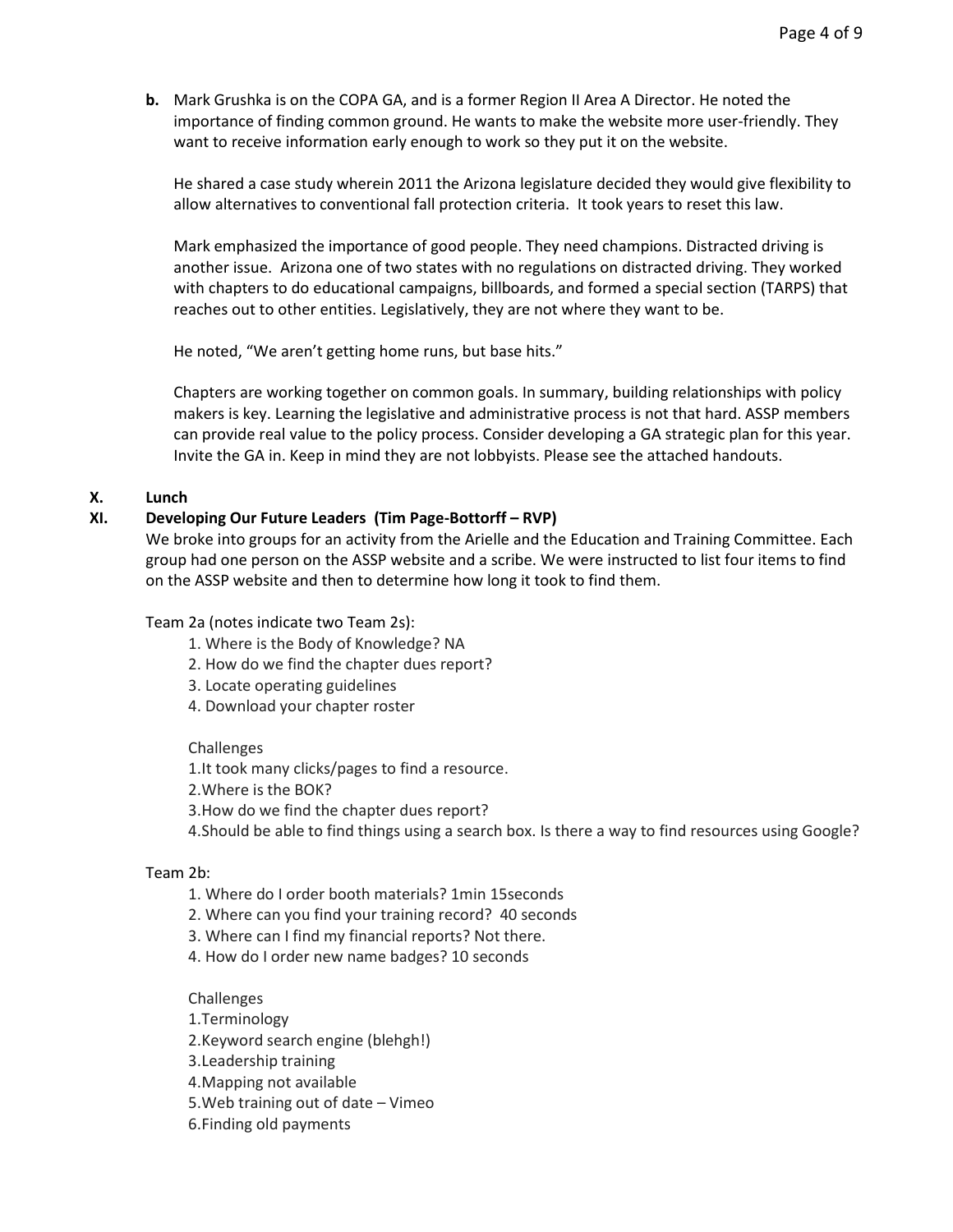#### Team 3:

- 1. COMT 1min 25seconds
- 2. Officer Central/Community Leader Resources 39 seconds
- 3. WISE Page 49 seconds
- 4. Accredited Academic Program 55 seconds

## Challenges

- 1. Need of index on home page.
- 2. Old vocabulary to new vocabulary crossover.
- 3. Some links do have anything once clicked or don't load.
- 4. Need videos on how to find key items.
- 5. Who to reach out to with questions?
- 6. Inadequate search function of home page.
- 7. No search function upon log in.

# **XII. Overcoming our Chapter Challenges**

*Due to the sensitive nature of some of the challenges, the names were omitted and the order mixed up.* 

- **a.** When he came in as president he found the last president hadn't done anything. He started having board meetings around lunchtime and paid for lunch. People came!
- **b.** They have 700 members, but don't have the infrastructure to handle it. They are developing a committee to engage younger members and get them on the Executive Committee.
- **c.** They had challenges so they elected an incredible president.
- **d.** They don't have an avenue to engage out-of-state members.
- **e.** They can't reach many of their members and 30% live in another state. They have traveled to the state to have a booth to try to get a section established. They are planning Lunch 'n Learns.
- **f.** Their Executive Committee hasn't changed and they need new blood. They are trying to get new people involved but they are overwhelmed.
- **g.** The chapter needed new blood on the board and needed qualified candidates. They designed a detailed interview questionnaire with numeric rankings to ensure candidates met minimum requirements.
- **h.** Past members stayed on board and refused to move forward. He stressed that you cannot say, "This is how it has always been done." They are now getting new ideas. They are trying new venues and finding new ways to provide value.
- **i.** Several people on their board weren't performing so they produced very detailed job descriptions and gave each officer a binder delineating their responsibilities.
- **j.** The chapter is missing officers. He has a student section and is trying to get the students engaged even though they are in another city. They are not communicating with anyone and after the chapter quit buying dinners, they don't come to meetings anymore.
- **k.** Their challenge was getting people to participate. They only get about 10%. They may lose a lot of money from a golf tournament where they anticipated 100 players but only got 44.
- **l.** The chapter wanted to increase membership and wanted someone fresh. Membership chair wouldn't budge. They assigned two chairs and one took on a new role. Try to find common ground.
- **m.** The challenge was ethics. When he was on the board of Society one board member filled out expense reports that were not in compliance with the guidelines for a year even though he was warned. He was asked to pay back the questionable expenses with no other disciplinary action. The board member wrote a letter to Society board telling them what they should have done.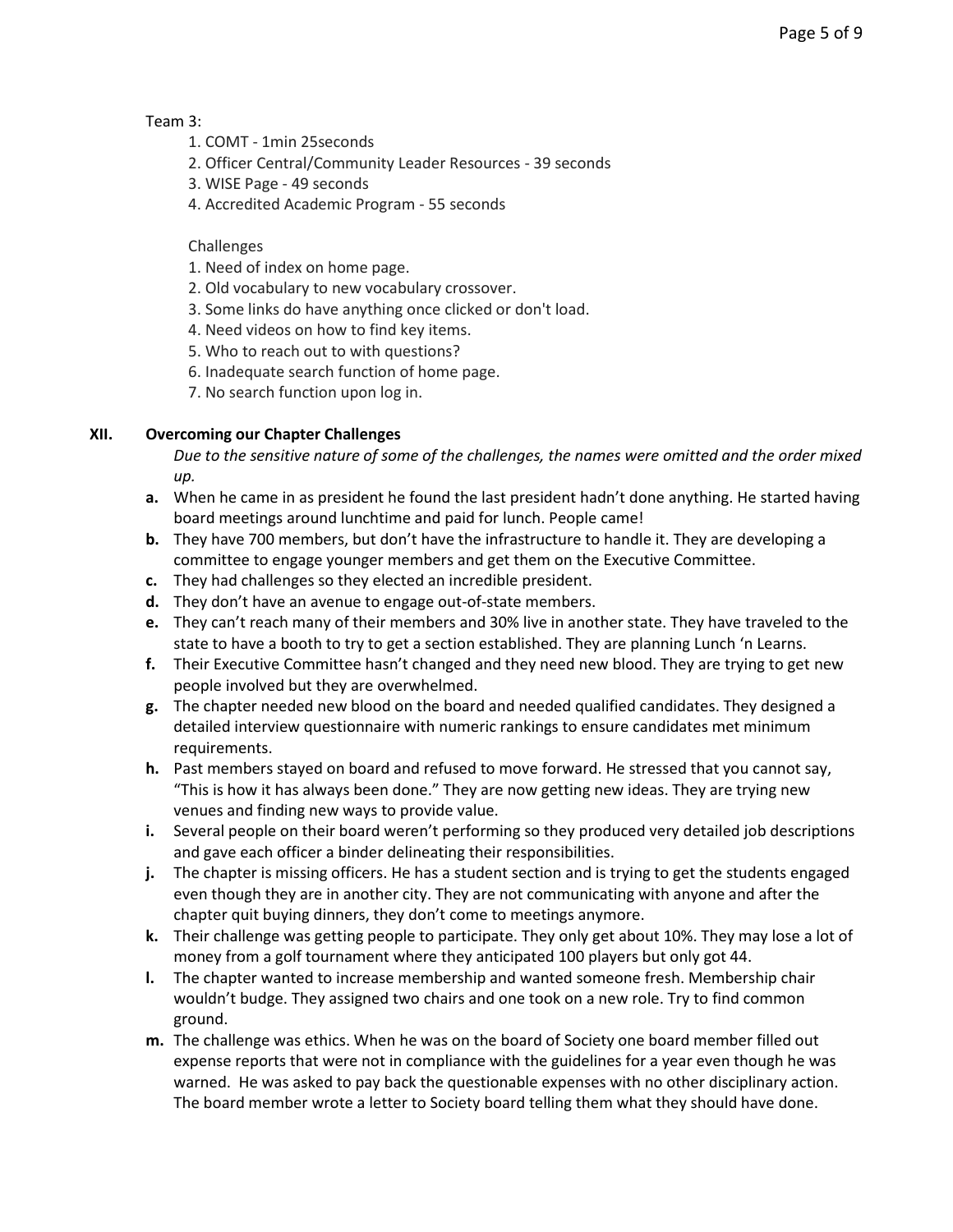- **n.** The challenge is committee participation and trying to figure out what to do if folks don't fulfill their roles. He is starting new committees.
- **o.** The area is losing population and the chapter lost 40% of their members and has a massive turnover. They make \$16,000 to \$35,000 dollars every two years with a PDC. They are starting a new certification campaign and hoping to help people get jobs. They are pushing education and pushing students.
- **p.** Real Magnet (now called Magnet Mail), the Society email program, does not work (she seemed to have agreement from all of the ROC). She has to send things to Mark Huelskamp for him to send out. You can't edit and you can't use it when you travel. She is thinking about switching to Mail Chimp where you get 2000 addresses for free.
- **q.** Obstacle was how to engage folks so they had a face-to-face meeting with the board and brainstormed. They found new places to visit for technical sessions/tours. Breweries and distilleries are popular. They also increased participation with a survey by offering a drawing for participants.
- **r.** His challenge was humility. As an area director he had a chapter that wasn't doing well. He visited and worked with them and now they are doing great!
- **s.** He is learning the ropes and trying to set up stuff. They are submitting their second SPY recipient.
- **t.** He had a challenge with Society. He wanted to offer a 2-day PDC and wanted to do it pre- or post-SeminarFest. Society said they were not interested. There is no way to submit applications on the website so he sent an email and contacted SeminarFest leaders with no luck. Others have had the same problem.
- **u.** Challenges are membership and motivation. Members in different areas can't come to Phoenix. They will use Facebook Live to reach out.
- **v.** An Area Director tried to help a chapter regarding a president who wasn't working out. They sat everyone down at a lunch in a common place and they worked it out.

#### **XIII. Break**

#### **XIV. Unfortunate Discussion**

Sierra Nevada has not been to five ROCs and they are on a remedial plan. They have not submitted any of their paperwork. Their treasury has been removed. Stephanie Woolf is the current president and believes she has some volunteers to run the chapter. There are four options:

- 1. Let them survive.
- 2. Sunset the chapter.
- 3. Let them continue with lots of oversight.
- 4. Maintain it as a Section under the Southern Nevada Chapter.

Jeff pointed out that Sierra Nevada has had problems for many years. John Braun always reported that no one ever came to meetings. Carly asked if they even have the interest to continue. The chapter may have 73 members. Nate pointed out that it is a lot harder to build up something after it is gone. Allison suggested that we need instructions on how to be a chapter. Susie pointed out that an area director wanted to sunset Craters of the Moon because they had missed two ROCs, but they were given another chance and did fantastic! It was noted that Southern Nevada had issues and is now thriving as well.

Dan Fegel made a motion to keep Sierra Nevada Chapter with oversight from the ROC and an advisory committee. Kozzette seconded it, and it carried. Tammy suggested that the advisory committee set milestones and Mark asked for time limits as well. The advisory committee will help them maintain their charter until June. If they miss a milestone, or a deadline, they are done. The committee members are Melissa, Kellie, Kozzette, Mark, and Tim.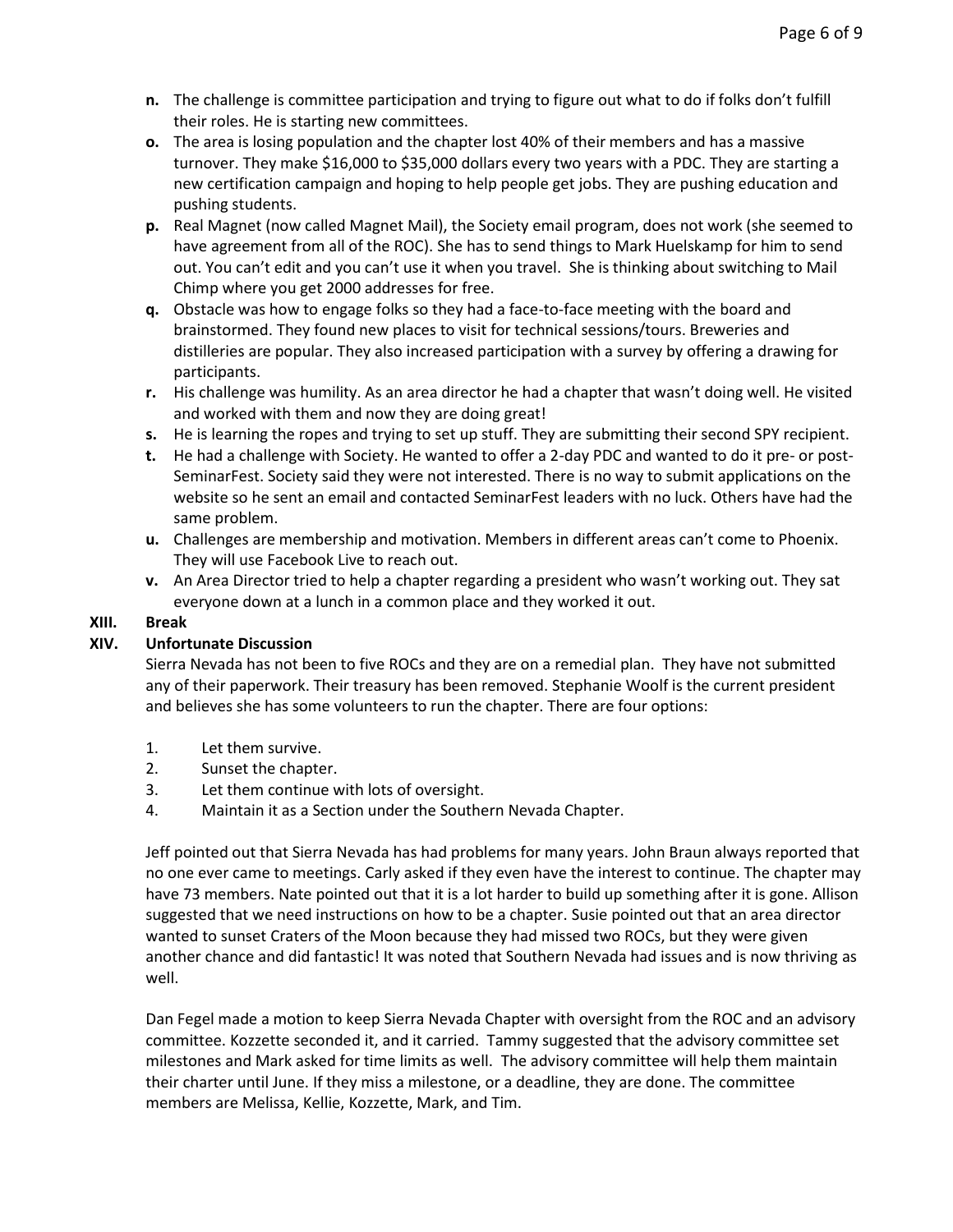## **XV. Financial Update**

Tim reported that Region II is solvent. He noted that the region went over budget at the PDC night out. In addition, we may have to increase money provided to chapters for hosting a ROC. Tim noted that sponsorships and scholarships are in good shape. Region II renamed its scholarship to the Willie Piispanen Scholarship.

# **XVI. Government Affairs Update (Lea Duffin)**

Lea presented a summary of activities since last spring (attached). Jeff added that EPA's Risk Management Plan rule is now in effect again after an appeals court tossed out a rule delaying the safety standard.

## **XVII. Evening Event Schedule (Allison Fultineer)**

Allison shared activities for the evening. Dinner (6:00) in the Rio Agave Room on Mountain will feature a fajita buffet. We'll leave at 8:00 to walk to the evening entertainment at Pinball Jones Arcade.

## **XVIII. Day 2 –ROC Breakfast**

**XIX. Reconvene.** Tim called the meeting to order at 8:08.

## **XX. Lessons Learned from Day 1**

- **a.** Common ground cannot be found unless you look for it. Find common ground first; then move toward a solution for your challenges.
- **b.** Allison and Rachel rock! Thank you Rocky Mountain Chapter!
- **c.** Government Affairs are very important. Society will communicate better.
- **d.** Use the free ad you get with Professional Safety (send in 3 months in advance)
- **e.** Sierra Nevada will survive with guidance and oversight. We will focus on struggling chapters.
- **f.** ASSP website needs some love and mapping and search capabilities and . . . and . . .
- **g.** Magnet Mail sucks.
- **h.** Elise Eckenrode will help you bring professional development (CSP and ASP) to your site. For SPAN, contact Dan Snyder.
- **i.** Regional SPY is due Sept 15.

#### **XXI. Area Operating Committee Meetings (AOC)**: Melissa and Nathan

- **a.** Define the Meaning of Member Engagement
	- Volunteering at every level of Society (chapter/region/society/communities)
	- Input/questions to chapter
	- Participating in community events
	- Attendance at PDCs
	- Speaking at ASSP events
	- Bringing sponsors
	- Mentoring
	- Providing speakers
	- Buying ASSP merchandise
- **b.** AREA Best Practices Discussion (See Co-Close discussion below with combined answers to eliminate many duplications. Please note that many of these are member engagement as well)

## **XXII. Co-Close Discussion - Melissa and Nathan**

- **a.** Encourage members to bring in their colleagues.
- **b.** Invite people that are not members. Half of Nevada's membership is now engaging face to face each year as a result of community specific meetings (construction, IH, entertainment, etc.).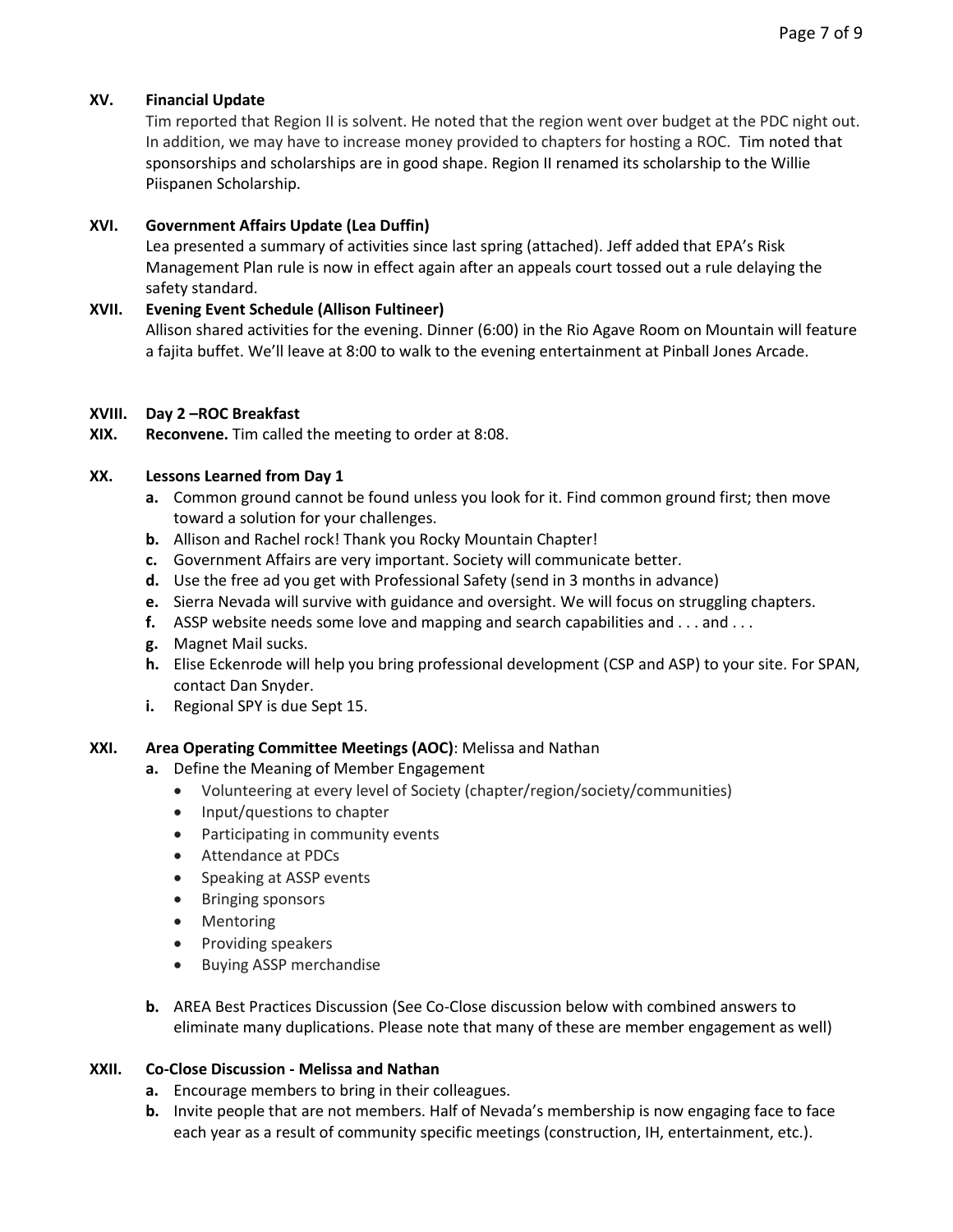- **c.** Snake River invites nonmembers to everything, and it helps them gain members. Their STS Prep Course brought in three or four new members.
- **d.** Colorado broadcasts meetings on Facebook Live so remote users can attend meetings. They like it better than GoToMeeting.
- **e.** We need a one sheet "how to" guideline how to use Facebook Live and GoToMeeting. Someone volunteered Lori to write these!
- **f.** We need a webinar on Facebook/Facebook Live
- **g.** Colorado Plateau prepared for Safety 2018 with a conference call and packet.
- **h.** Craters of the Moon is working with Pocatello Safety Fest; Snake River is working with Boise Safety Fest. These provide valuable training and CEUs/certifications for members plus great exposure.
- **i.** NAOSH Week. Hold poster contests with schools even though the rules have changed—you can still do your own thing. In the past, Snake River used their winning posters for a calendar. Nevada secured a Governor's Proclamation for NAOSH Week!
- **j.** Provide ASSP stickers for members who come to your booth at conferences. Put them on the person's badge for the conference and create a community at that conference of ASSP members. This also works as an icebreaker for networking.
- **k.** Participate in career days/career fairs. You can't offer them a job, but you can provide the means for them to find one.
- **l.** Participate in science fairs. Act as the judge, perform safety inspections, or present a Safety Award.
- **m.** Hold a Paint 'n Sip for a meeting.
- **n.** Invite a well-known speaker who may be in town for another purpose. Four Corners brought in Carl Potter as a speaker.
- **o.** Southern Arizona hosts the Student Section Capstone Research Projects. It engages the students and you learn new things!
- **p.** Montana holds a white elephant gift exchange in December.
- **q.** Rocky Mountain held a Haunted Walk.
- **r.** Holding an Escape Room is another possibility.
- **s.** Technical tours are very popular.
- **t.** Colorado held a Trivia Night and involved others using TurningPoint (interactive polling). Others use Kahoot or Poll Everywhere. Discussed holding a joint chapter trivia night.
- **u.** Cook-offs. We discussed having a pie cook-off challenge or chili or canning challenge.
- **v.** Hold wine/beer tastings
- **w.** When attendance lags, change venues or your schedule or both. If the food is awful, no one will come, if it is too far, no one will come.
- **x.** New Mexico changed to breakfast meetings at a new venue, La Peep, and people came. They have tried Skype for streaming and are looking at Facebook Live in the future.
- **y.** Nevada also changed to breakfast meetings at Omelet House. They hold the EC meetings at different places each time. People register using Event Expresso.
- **z.** Nevada has 10 regular meetings/year plus several interest groups (IH, Construction, Air Force) that meet on their own.
- **aa.** Colorado holds joint meetings once a year individually with RIMS, OSHA, and AIHA.
- **bb.** Four Corners catered to member needs. Many are losing jobs, so they are bringing in possible job opportunities

#### **XXIII. New Business**

- **a.** Future ROCs and Events
	- 1) Spring ROC: April 12-13, 2019 Las Vegas, NV
		- Mark already prepared a flyer! Susie will send it out to everyone. Here is the updated URL for registration[: https://region2.assp.org/events/2019-spring-roc/](https://region2.assp.org/events/2019-spring-roc/)